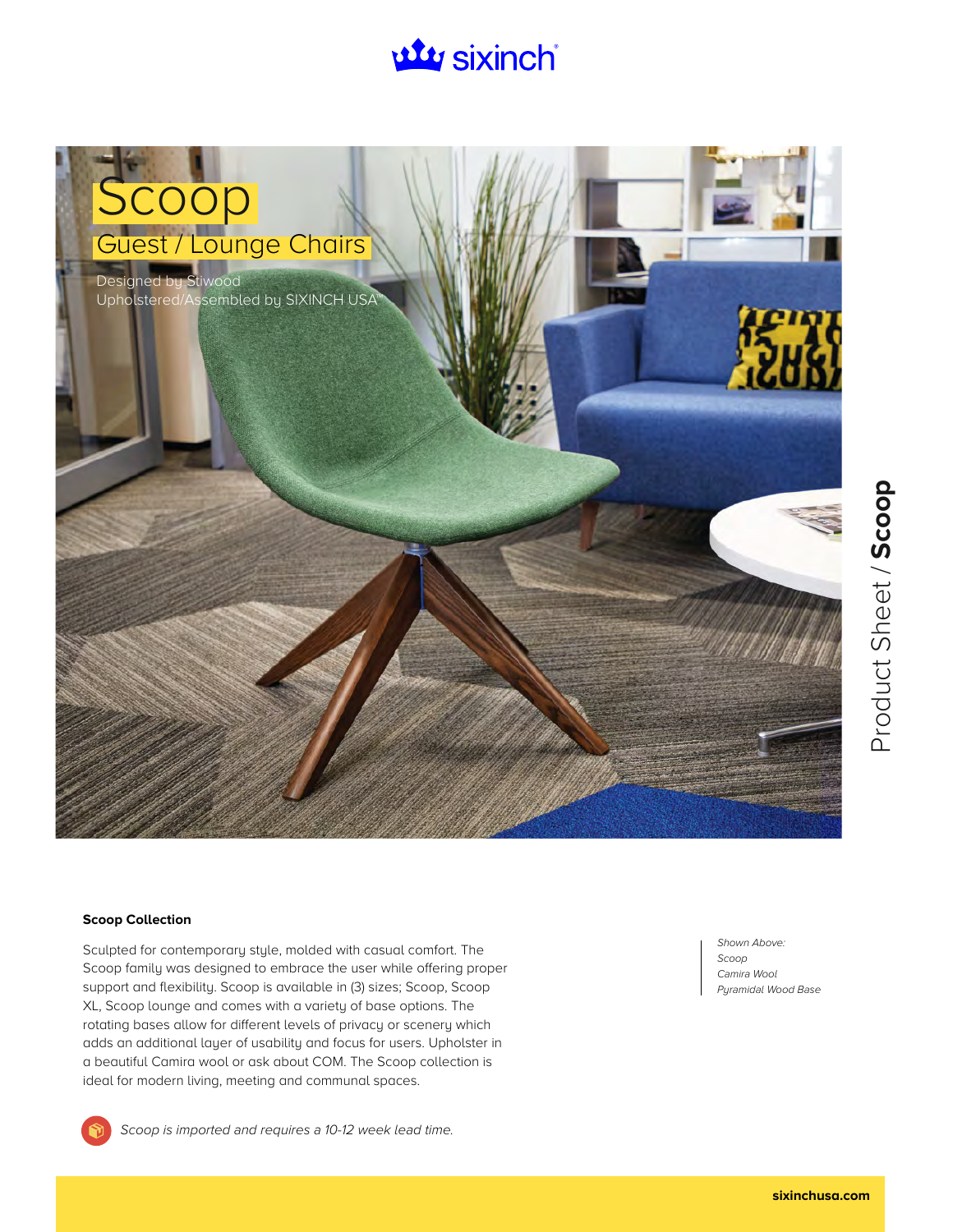### General Information

#### **Material**

Shell: Molded Polyurethane Arms: Cast Aluminum Base: Metal

#### **Options**

Seat: COM, Camira Blazer or Synergy Base: 5 Unique Styles Arms: No Widths: 2

### **Environment**

Suitable for Any Indoor Environment.

### Dimensions (in)



**Scoop** 4 Star Metal **W** 21 x **D** 22 x **H** 32 **SD** 17 x **SH** 17



**Scoop XL** 4 Star Metal **W** 23.5 x **D** 22.5 x **H** 31 **SD** 17.5 x **SH** 17.5



**Scoop Lounge** 4 Leg **W** 27 x **D** 28 x **H** 33 **SD** 17.5 x **SH** 17.5



**Scoop** Sled Metal **W** 21 x **D** 22 x **H** 32 **SD** 17 x **SH** 17



**Scoop XL** Sled Metal **W** 23.5 x **D** 22.5 x **H** 31 **SD** 17.5 x **SH** 17.5



**Scoop Lounge** 4 Leg **W** 27 x **D** 28 x **H** 33 **SD** 17.5 x **SH** 17.5



**Scoop** Pyramidal Wood **W** 21 x **D** 22 x **H** 32 **SD** 17 x **SH** 17



**Scoop XL** Pyramidal Wood **W** 23.5 x **D** 22.5 x **H** 31 **SD** 17.5 x **SH** 17.5



**Scoop Lounge** Sled **W** 27 x **D** 28 x **H** 33 **SD** 17.5 x **SH** 17.5



**Scoop Lounge** 4 Leg Wood **W** 27 x **D** 28 x **H** 33 **SD** 17.5 x **SH** 17.5



**Scoop** 4 Leg Wood **W** 21 x **D** 22 x **H** 32 **SD** 17 x **SH** 17



#### **Estimated Weight**

The Scoop/Scoop XL has a weight range between 16 lbs and 20 lbs. The Scoop Lounge has a weight range between 19 lbs and 24 lbs.

\* Weight is based on base type and options.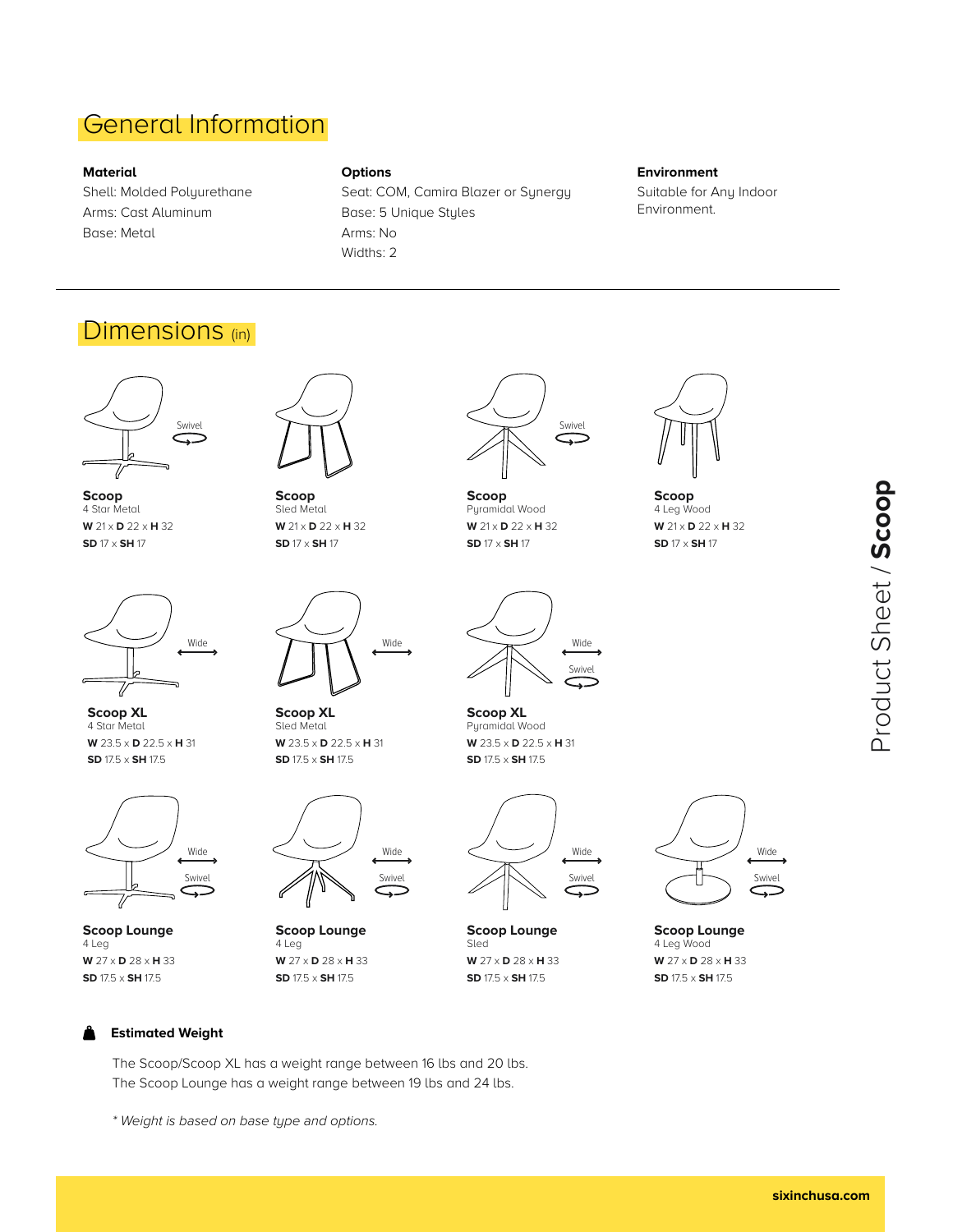### Dimensions (in)



**Scoop** 4 Star Metal **W** 16.5 x **D** 19.5 x **H** 39 **SD** 14 x **SH** 31



**Scoop** Sled Metal **W** 16.5 x **D** 19.5 x **H** 39 **SD** 14 x **SH** 31



Shown: Scoop Lounge in Camira Wool, Wood Pyramidal Base (Beech) • Staxx Screen (left), • Tauko Stools (right)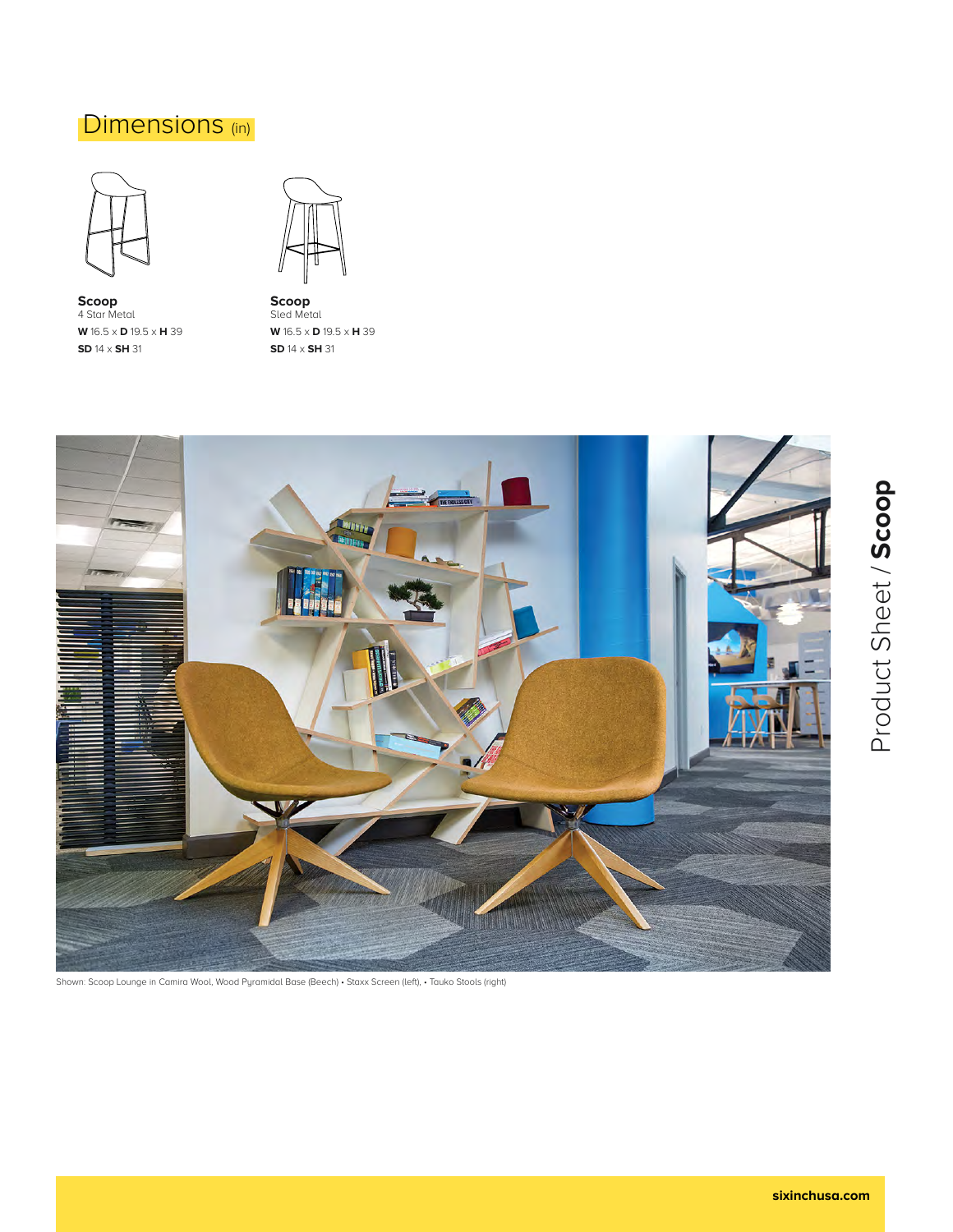

#### **Wood Species / Finish**





#### **Base Finishes**



## Base / Arm Options





4 Leg Wood **Pyramidal Wood** Metal Sled

\* Base finishes are dependent on base type selected. Visit **sixinchusa.com** for more information.



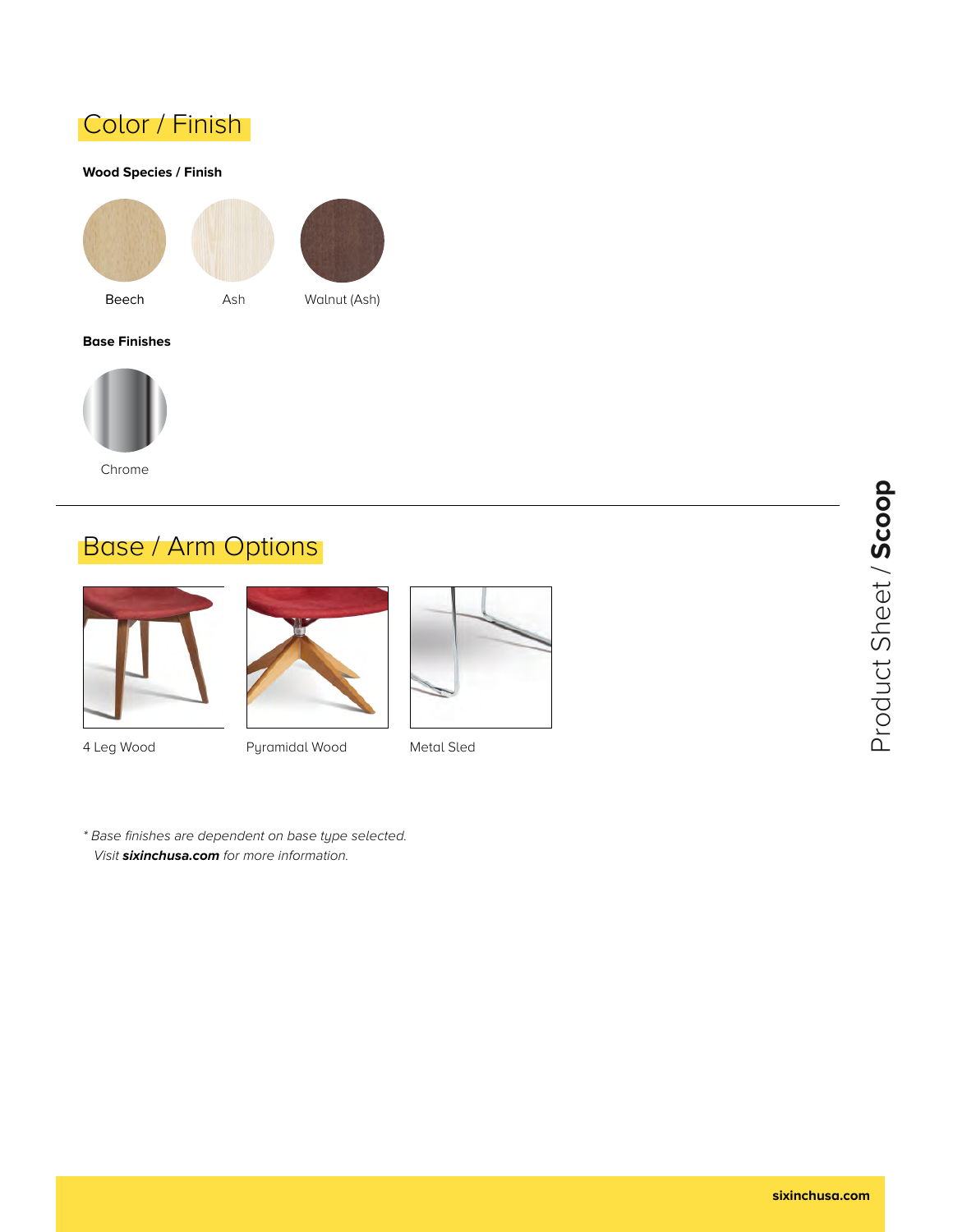

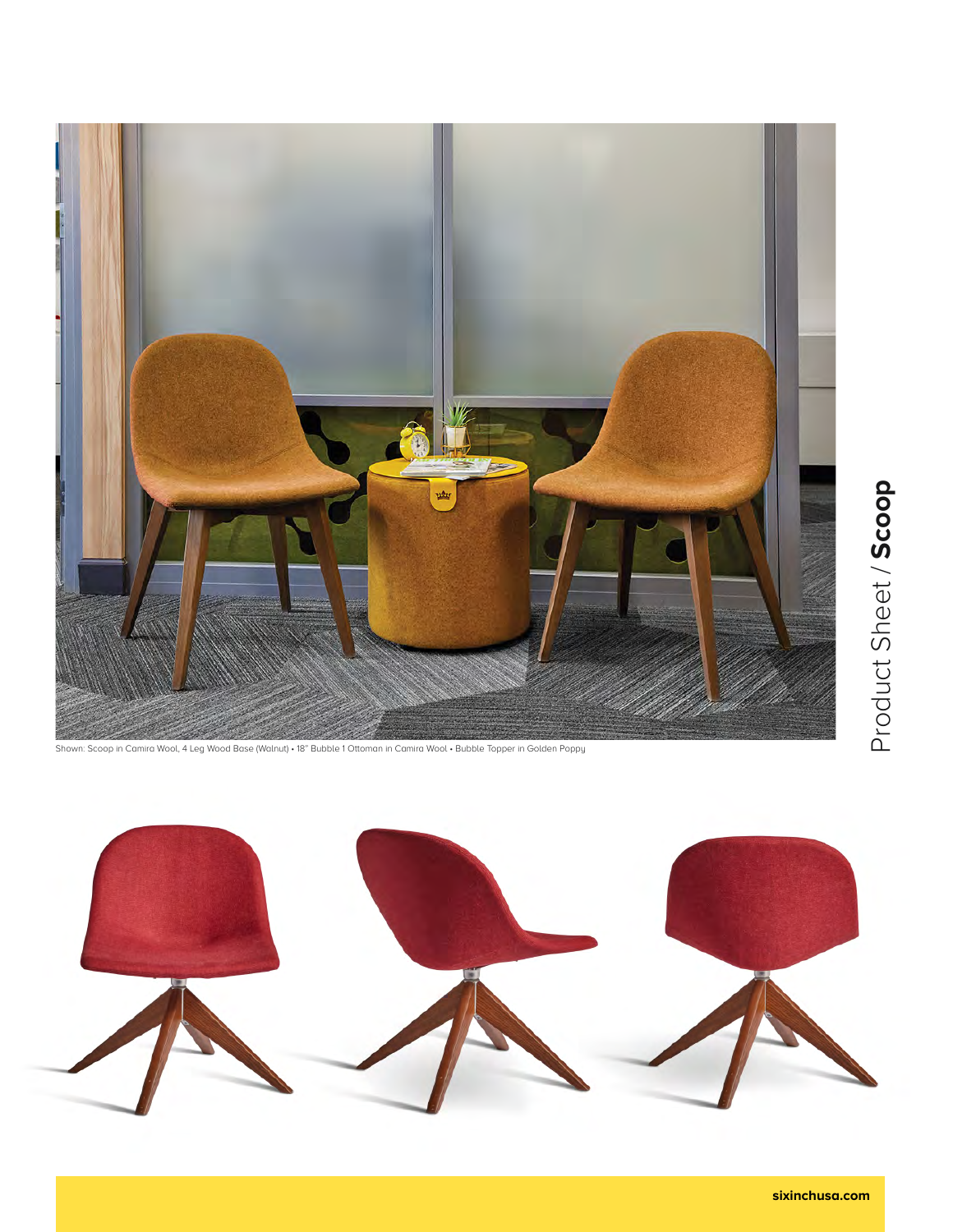### **Scoop Pricing**



| Model:<br><b>Base Material:</b><br><b>Base Finish:</b> Chrome | Scoop 4 Star<br>Metal                                                                 |
|---------------------------------------------------------------|---------------------------------------------------------------------------------------|
|                                                               | <b>Shell Material:</b> Molded Wood / Foamed<br><b>Shell Finish:</b> Fully Upholstered |
| Stacking:                                                     | Nο                                                                                    |
|                                                               |                                                                                       |



| Model:<br><b>Base Material:</b><br><b>Base Finish:</b> |                                                  | Scoop Sled<br><b>Metal</b><br>Chrome |  |  |  |
|--------------------------------------------------------|--------------------------------------------------|--------------------------------------|--|--|--|
| <b>Shell Material:</b><br><b>Shell Finish:</b>         | Molded Wood / Foamed<br><b>Fully Upholstered</b> |                                      |  |  |  |
| Stacking:                                              | N٥                                               |                                      |  |  |  |
| List Price: \$632                                      |                                                  |                                      |  |  |  |



| Model:              | Scoop 4 Star                          |
|---------------------|---------------------------------------|
|                     | <b>Base Material:</b> Beech, Ash Wood |
| <b>Base Finish:</b> | Clear. Walnut                         |
|                     |                                       |

Shell Material: Molded Wood / Foamed Fully Upholstered No **Shell Finish: Stacking:**

**List Price:** \$951

**Scoop 4 Leg Wood** Base Material: Beech, Ash Wood Clear, Walnut **Model: Base Finish:**

Shell Material: Molded Wood / Foamed Fully Upholstered **Shell Finish:**

No

**List Price:** \$752

**Stacking:**

| Scoop               | Yardaae | сом   |        | в      |        | D      |        | F (Felt) | G      |        |        |
|---------------------|---------|-------|--------|--------|--------|--------|--------|----------|--------|--------|--------|
| <b>Puramidal</b>    | 1.5     | \$951 | \$1001 | \$1026 | \$1061 | \$1091 | \$1131 | \$1181   | \$1231 | \$1324 | \$1404 |
| Sled                | 1.5     | \$632 | \$682  | \$707  | \$742  | \$772  | \$812  | \$862    | \$912  | \$1005 | \$1085 |
| 4 Leg Wood          | 1.5     | \$752 | \$802  | \$827  | \$862  | \$892  | \$932  | \$982    | \$1032 | \$1125 | \$1205 |
| <b>4 Star Metal</b> | 1.5     | \$848 | \$898  | \$923  | \$958  | \$988  | \$1028 | \$1078   | \$1128 | \$1221 | \$1301 |

\*List Pricing Shown

**List Price:** \$848

### Scoop XL Pricing

|                                                        | Wide                                      |           |                                              |                                                           | Wide   |           | Wide<br>Swivel                                 |                                                               |        |        |  |  |  |
|--------------------------------------------------------|-------------------------------------------|-----------|----------------------------------------------|-----------------------------------------------------------|--------|-----------|------------------------------------------------|---------------------------------------------------------------|--------|--------|--|--|--|
| Model:<br><b>Base Material:</b><br><b>Base Finish:</b> | Scoop XL 4 Star<br>Metal<br>Chrome        | Model:    | <b>Base Material:</b><br><b>Base Finish:</b> | Scoop XL Sled<br>Metal<br>Chrome                          |        | Model:    | <b>Base Material:</b><br><b>Base Finish:</b>   | <b>Scoop XL Pyramidal</b><br>Beech, Ash Wood<br>Clear, Walnut |        |        |  |  |  |
| <b>Shell Material:</b><br>Shell Finish:                | Molded Wood / Foamed<br>Fully Upholstered |           | <b>Shell Finish:</b>                         | Shell Material: Molded Wood / Foamed<br>Fully Upholstered |        |           | <b>Shell Material:</b><br><b>Shell Finish:</b> | Molded Wood / Foamed<br>Fully Upholstered                     |        |        |  |  |  |
| Stacking:                                              | No                                        | Stacking: |                                              | No                                                        |        | Stacking: | No                                             |                                                               |        |        |  |  |  |
| List Price: \$861                                      |                                           |           | List Price: \$652                            |                                                           |        |           | List Price: \$977                              |                                                               |        |        |  |  |  |
| Scoop XL                                               | Yardage                                   | COM       | A                                            | В                                                         | с      | D         | Е                                              | F (Felt)                                                      | G      | н      |  |  |  |
| Pyramidal                                              | 1.5                                       | \$977     | \$1027                                       | \$1052                                                    | \$1087 | \$1117    | \$1157                                         | \$1207                                                        | \$1257 | \$1350 |  |  |  |
| 4 Star                                                 | 1.5                                       | \$861     | \$911                                        | \$936                                                     | \$971  | \$1001    | \$1041                                         | \$1091                                                        | \$1141 | \$1234 |  |  |  |

\$727

\$762

\$792

\$832

\$882

\$932

\$1025

**I** \$1430 \$1314 \$1105

\*List Pricing Shown

1.5

\$652

\$702

**Sled**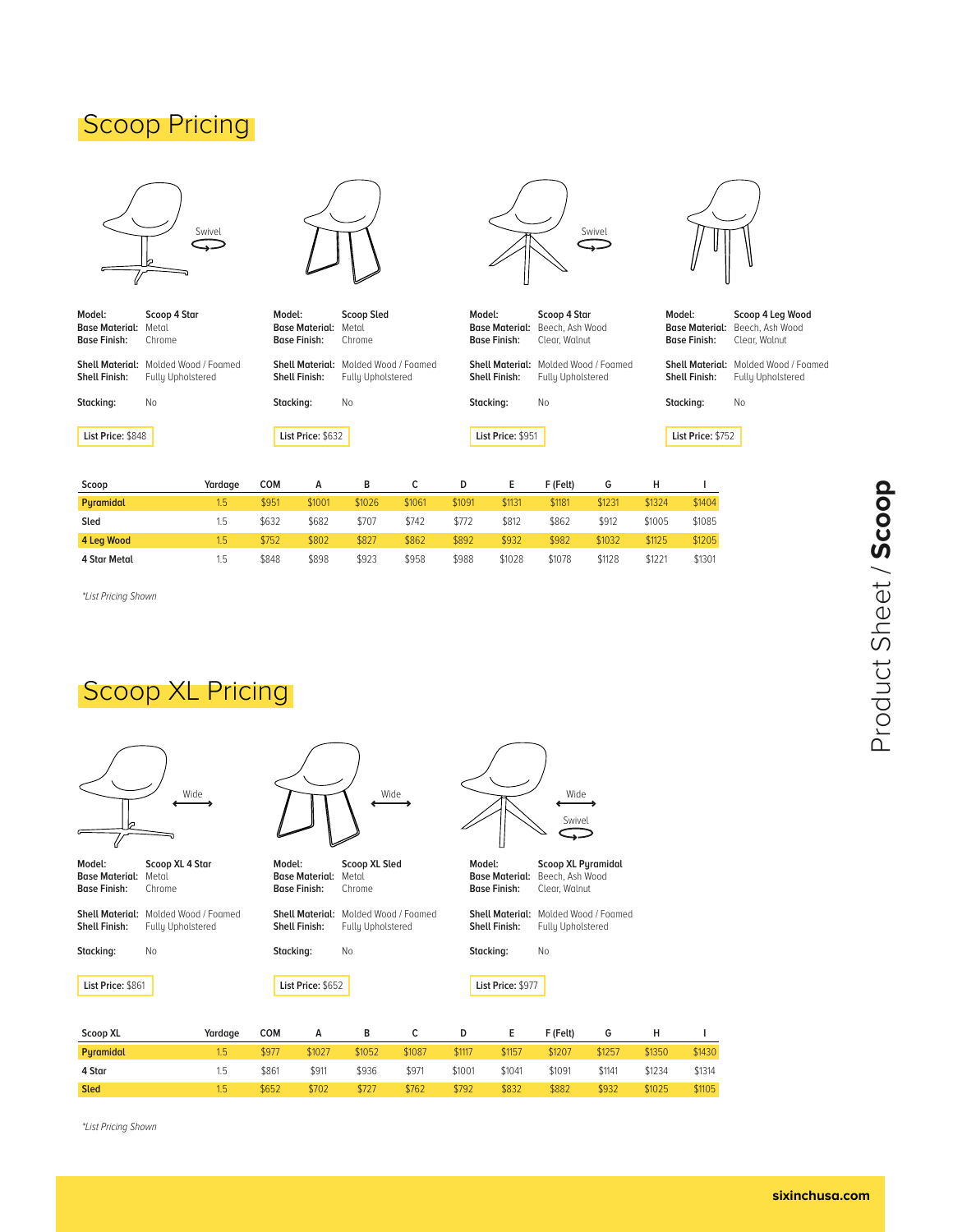### **Scoop Lounge Pricing**



\*List Pricing Shown

**Pedistal**

### Scoop Barstool Pricing

1.5

\$715

\$765

\$790

\$825

\$855

\$895

\$945

\$995

\$1088

\$1168

2

\$1286

\$1353

\$1386

\$1433

\$1473

\$1526

\$1593

\$1659

\$1784

\$1890

| Model:                                       | <b>Scoop Barstool Sled</b> | Model:    |                                              | Scoop Barstool 4 Leg Wood        |        |        |        |          |        |        |        |  |  |  |
|----------------------------------------------|----------------------------|-----------|----------------------------------------------|----------------------------------|--------|--------|--------|----------|--------|--------|--------|--|--|--|
| <b>Base Material:</b><br><b>Base Finish:</b> | Metal<br>Chrome            |           | <b>Base Material:</b><br><b>Base Finish:</b> | Beech, Ash Wood<br>Clear, Walnut |        |        |        |          |        |        |        |  |  |  |
|                                              |                            |           |                                              | Chrome Metal Foot Rest           |        |        |        |          |        |        |        |  |  |  |
| <b>Shell Material:</b>                       | Molded Wood / Foamed       |           | <b>Shell Material:</b>                       | Molded Wood / Foamed             |        |        |        |          |        |        |        |  |  |  |
| Shell Finish:                                | Fully Upholstered          |           | Shell Finish:                                | Fully Upholstered                |        |        |        |          |        |        |        |  |  |  |
| Stacking:                                    | No                         | Stacking: |                                              | No                               |        |        |        |          |        |        |        |  |  |  |
| List Price: \$715                            |                            |           | List Price: \$985                            |                                  |        |        |        |          |        |        |        |  |  |  |
|                                              |                            |           |                                              |                                  |        |        |        |          |        |        |        |  |  |  |
| <b>Scoop Barstool</b>                        | Yardage                    | COM       | А                                            | в                                | c      | D      | Е      | F (Felt) | G      | н      |        |  |  |  |
| 4 Leg Wood                                   | 1.5                        | \$985     | \$1035                                       | \$1060                           | \$1095 | \$1125 | \$1165 | \$1215   | \$1265 | \$1358 | \$1438 |  |  |  |

\*List Pricing Shown

**Metal Sled**